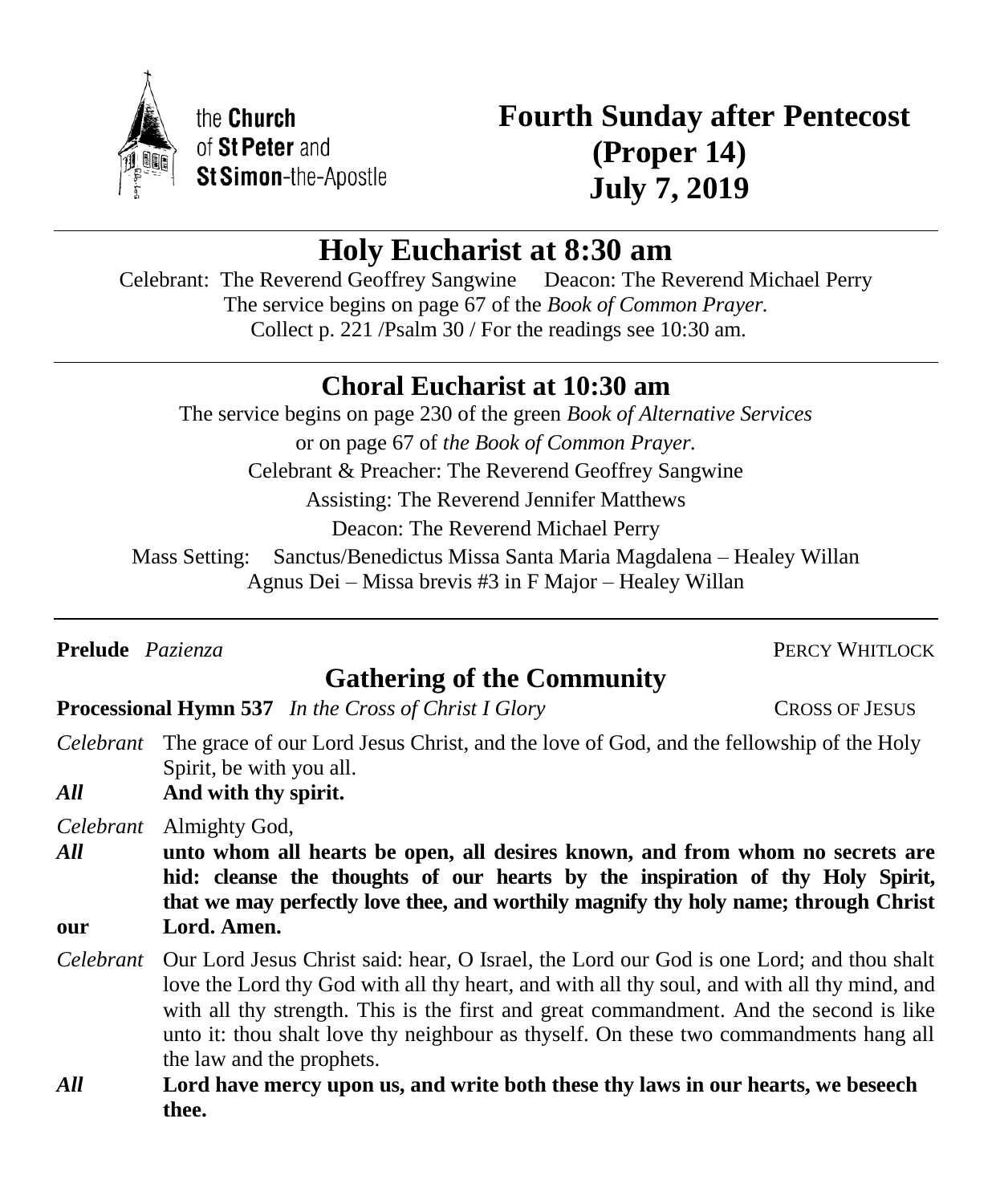**Gloria** (*Common Praise* 679) MERBECKE *Celebrant* Glory be to God on high, *All* **and in earth peace, good will towards all. praise thee, we bless thee, we worship thee, we glorify thee, we give thanks to thee for thy great glory, O Lord God, heavenly king, God the Father almighty. O Lord, the only-begotten Son, Jesus Christ; O Lord God, Lamb of God, Son of the Father, that takest away the sin of the world, have mercy upon us. Thou that takest away the sin of the world, receive our prayer. Thou that sittest at the right hand of God the Father, have mercy upon us. For thou only art holy; thou only art the Lord; thou only, O Christ, with the Holy Ghost, art most high in the glory of God the Father. Amen.**

#### **Collect of the Day**

*Celebrant* Almighty God, your Son Jesus Christ has taught us that what we do for the least of your children we do also for him. Give us the will to serve others as he was the servant of all, who gave up his life and died for us, but lives and reigns with you and the Holy Spirit, one God, now and for ever.**Amen.**

### **Proclamation of the Word**

**1**<sup>st</sup> Lesson *2 Kings 5:1-14* Read by Robert Sloan

*Reader* The 1<sup>st</sup> Lesson is written in the 5<sup>th</sup> chapter of Second Kings, beginning at the 1<sup>st</sup> verse.

Naaman, commander of the army of the king of Aram, was a great man and in high favour with his master, because by him the Lord had given victory to Aram. The man, though a mighty warrior, suffered from leprosy. Now the Arameans on one of their raids had taken a young girl captive from the land of Israel, and she served Naaman's wife. She said to her mistress, 'If only my lord were with the prophet who is in Samaria! He would cure him of his leprosy.' So Naaman went in and told his lord just what the girl from the land of Israel had said. And the king of Aram said, 'Go then, and I will send along a letter to the king of Israel.' He went, taking with him ten talents of silver, six thousand shekels of gold, and ten sets of garments. He brought the letter to the king of Israel, which read, 'When this letter reaches you, know that I have sent to you my servant Naaman, that you may cure him of his leprosy.' When the king of Israel read the letter, he tore his clothes and said, 'Am I God, to give death or life, that this man sends word to me to cure a man of his leprosy? Just look and see how he is trying to pick a quarrel with me.' But when Elisha the man of God heard that the king of Israel had torn his clothes, he sent a message to the king, 'Why have you torn your clothes? Let him come to me, that he may learn that there is a prophet in Israel.' So Naaman came with his horses and chariots, and halted at the entrance of Elisha's house. Elisha sent a messenger to him, saying, 'Go, wash in the Jordan seven times, and your flesh shall be restored and you shall be clean.' But Naaman became angry and went away, saying, 'I thought that for me he would surely come out, and stand and call on the name of the Lord his God, and would wave his hand over the spot, and cure the leprosy! Are not Abana and Pharpar, the rivers of Damascus, better than all the waters of Israel?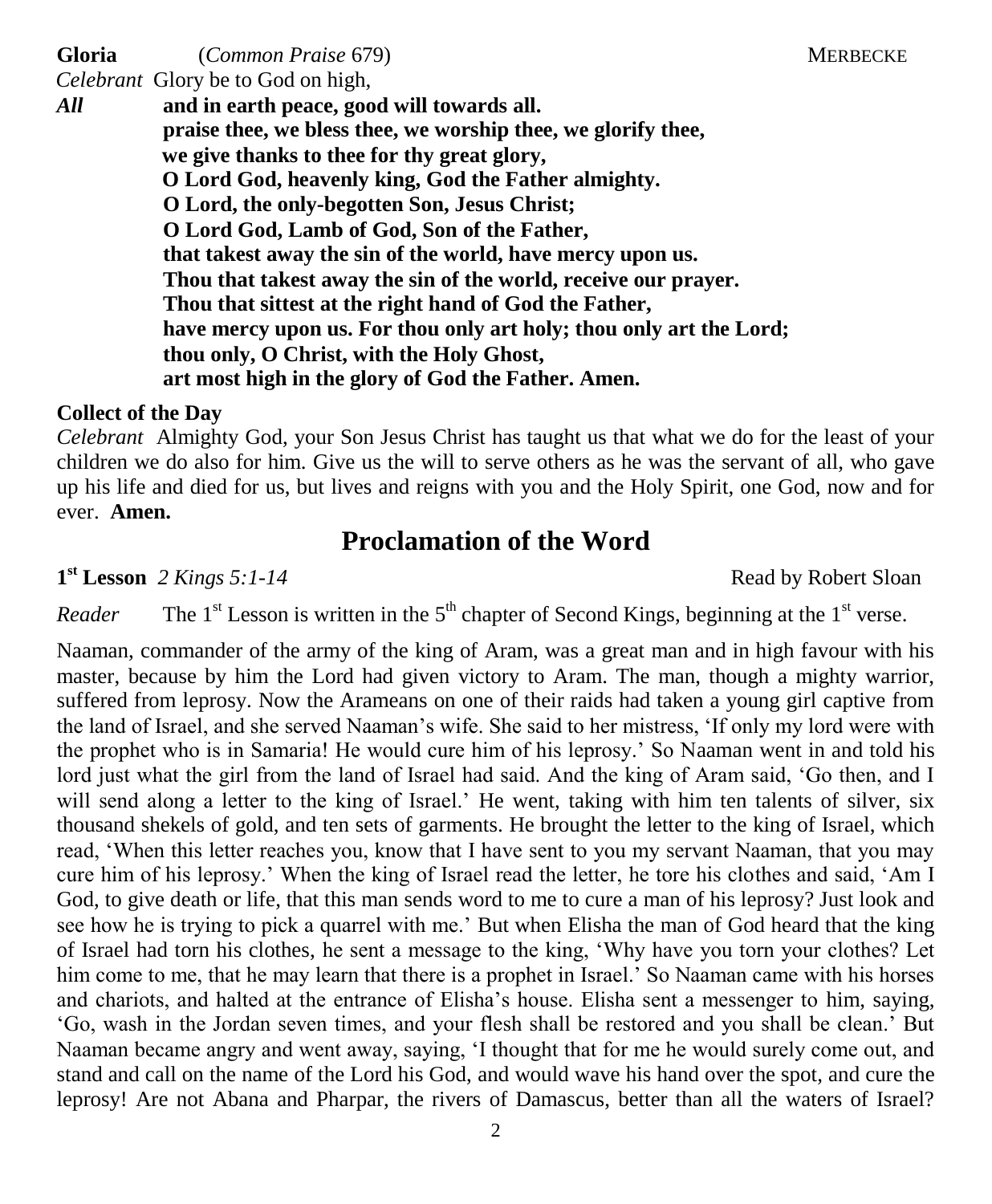Could I not wash in them, and be clean?' He turned and went away in a rage. But his servants approached and said to him, 'Father, if the prophet had commanded you to do something difficult, would you not have done it? How much more, when all he said to you was, "Wash, and be clean"?' So he went down and immersed himself seven times in the Jordan, according to the word of the man of God; his flesh was restored like the flesh of a young boy, and he was clean. *Reader* The word of the Lord. *All* **Thanks be to God.**

### **Psalm 30**



### **2 nd Lesson** *Galatians 6:1-6* Read by Mary Martin

*Reader* The 2<sup>nd</sup> Lesson is written in the 6<sup>th</sup> chapter of the Letter of Paul to the Galatians, beginning at the  $1<sup>st</sup>$  verse.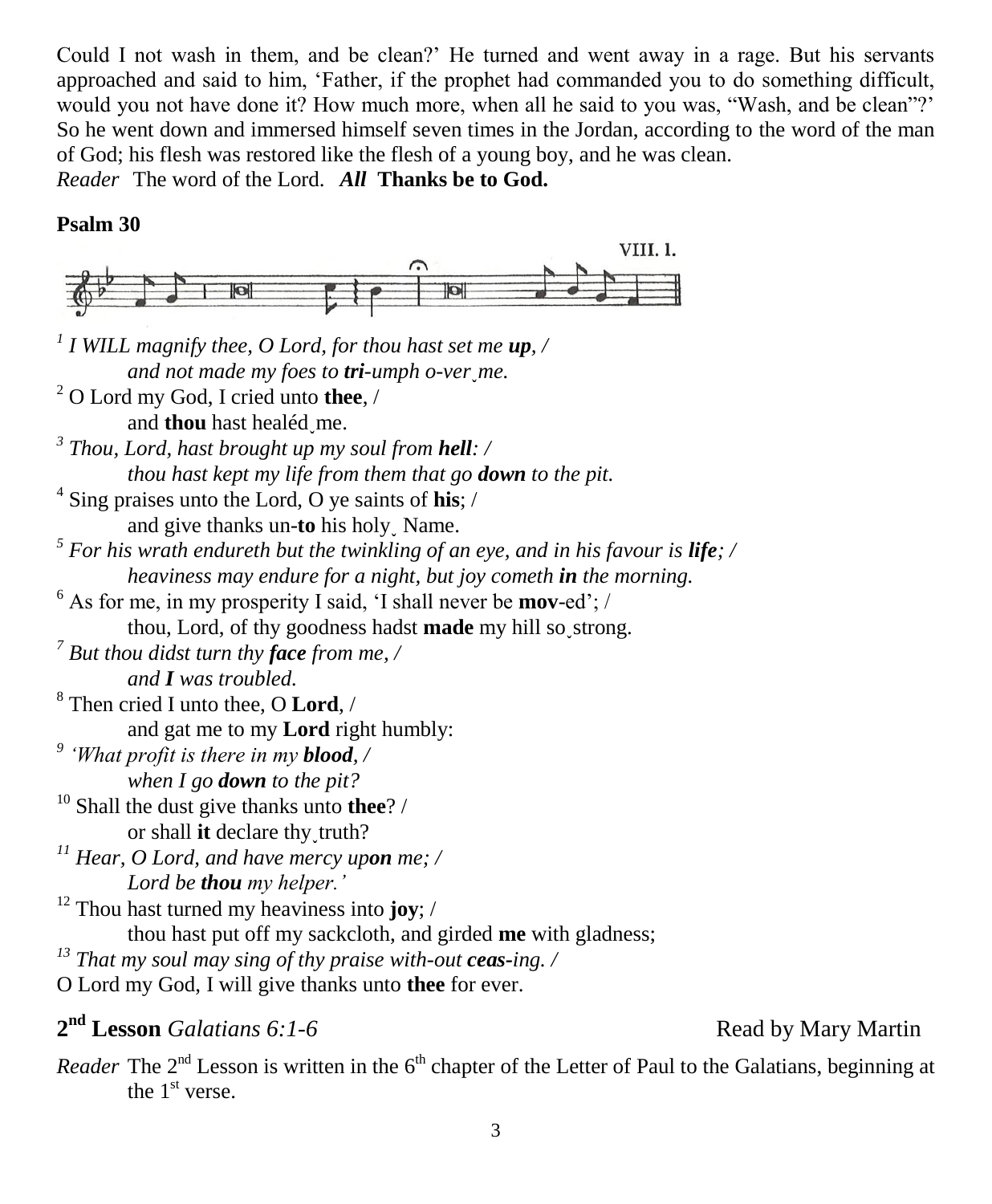My friends, if anyone is detected in a transgression, you who have received the Spirit should restore such a one in a spirit of gentleness. Take care that you yourselves are not tempted. Bear one another's burdens, and in this way you will fulfil the law of Christ. For if those who are nothing think they are something, they deceive themselves. All must test their own work; then that work, rather than their neighbour's work, will become a cause for pride. For all must carry their own loads. Those who are taught the word must share in all good things with their teacher. Do not be deceived; God is not mocked, for you reap whatever you sow. If you sow to your own flesh, you will reap corruption from the flesh; but if you sow to the Spirit, you will reap eternal life from the Spirit. So let us not grow weary in doing what is right, for we will reap at harvest time, if we do not give up. So then, whenever we have an opportunity, let us work for the good of all, and especially for those of the family of faith. See what large letters I make when I am writing in my own hand! It is those who want to make a good showing in the flesh that try to compel you to be circumcised—only that they may not be persecuted for the cross of Christ. Even the circumcised do not themselves obey the law, but they want you to be circumcised so that they may boast about your flesh. May I never boast of anything except the cross of our Lord Jesus Christ, by which the world has been crucified to me, and I to the world. For neither circumcision nor uncircumcision is anything; but a new creation is everything! As for those who will follow this rule—peace be upon them, and mercy, and upon the Israel of God.

*Reader* The word of the Lord. *All* **Thanks be to God.**

**Gradual Hymn:** 405 Alleluia, vs 1 and 3

**The Holy Gospel** *Luke 10:1-11, 16-20*

*Gospeller* The Lord be with you.

*All* **And with thy spirit.**

*Gospeller* The Holy Gospel is written in the 10<sup>th</sup> chapter of the Gospel according to St. Luke, beginning at the  $1<sup>st</sup>$  verse.

### *All* **Glory be to thee, O Lord.**

After this the Lord appointed seventy others and sent them on ahead of him in pairs to every town and place where he himself intended to go. He said to them, 'The harvest is plentiful, but the labourers are few; therefore ask the Lord of the harvest to send out labourers into his harvest. Go on your way. See, I am sending you out like lambs into the midst of wolves. Carry no purse, no bag, no sandals; and greet no one on the road. Whatever house you enter, first say, "Peace to this house!" And if anyone is there who shares in peace, your peace will rest on that person; but if not, it will return to you. Remain in the same house, eating and drinking whatever they provide, for the labourer deserves to be paid. Do not move about from house to house. Whenever you enter a town and its people welcome you, eat what is set before you; cure the sick who are there, and say to them, "The kingdom of God has come near to you." But whenever you enter a town and they do not welcome you, go out into its streets and say, "Even the dust of your town that clings to our feet, we wipe off in protest against you. Yet know this: the kingdom of God has come near." 'Whoever listens to you listens to me, and whoever rejects you rejects me, and whoever rejects me rejects the one who sent me.' The seventy returned with joy, saying, 'Lord, in your name even the demons submit to us!' He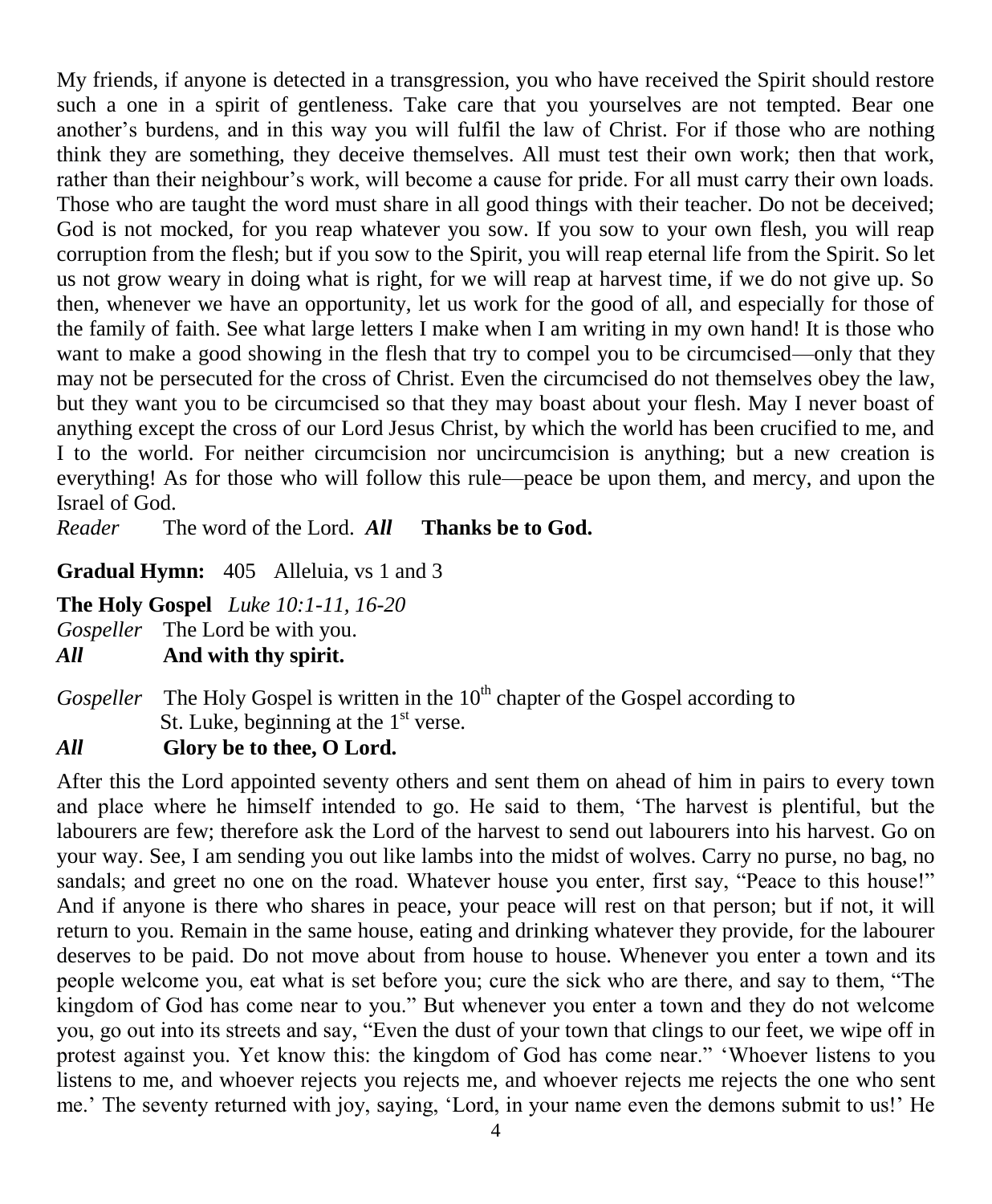said to them, 'I watched Satan fall from heaven like a flash of lightning. See, I have given you authority to tread on snakes and scorpions, and over all the power of the enemy; and nothing will hurt you. Nevertheless, do not rejoice at this, that the spirits submit to you, but rejoice that your names are written in heaven.'

*Gospeller* The Gospel of Christ. *All* **Praise be to thee, O Christ.**

**Homily** The Reverend Geoffrey Sangwine

**Nicene Creed –** Pages 234/71

*Celebrant* I believe in one God,

**the Father almighty, maker of heaven and earth, and of all things visible and invisible; and in one Lord Jesus Christ, the only-begotten Son of God, begotten of the Father before all worlds, God, of God; Light, of Light; very God, of very God; begotten, not made; being of one substance with the Father; through whom all things were made: who for us and for our salvation came down from heaven, and was incarnate by the Holy Ghost of the Virgin Mary, and was made man, and was crucified also for us under Pontius Pilate. He suffered and was buried, and the third day he rose again, according to the scriptures, and ascended into heaven, and sitteth on the right hand of the Father. And he shall come again with glory to judge both the quick and the dead: whose kingdom shall have no end. And I believe in the Holy Ghost, the Lord, the giver of life, who proceedeth from the Father and the Son, who with the Father and the Son together is worshipped and glorified, who spake by the prophets. And I believe one, holy, catholic, and apostolic Church. I acknowledge one baptism for the remission of sins. And I look for the resurrection of the dead, and the life of the world to come. Amen.**

**Prayers of the People Prayers of the People Led** by Peggy Needham

**Confession and Absolution –** Pages 238-240/76-78

*The Celebrant invites the prayer of confession. Please kneel, as able. Silence is kept.*

*Celebrant* Almighty God,

**Father of our Lord Jesus Christ, maker of all things and judge of all people: we acknowledge and confess our manifold sins and wickedness, which we from time to time most grievously**  have committed, by thought, word and deed, against thy divine majesty. We do earnestly **repent, and are heartily sorry for these our misdoings. Have mercy upon us, most merciful Father; for thy Son our Lord Jesus Christ's sake, forgive us all that is past; and grant that we may ever hereafter serve and please thee in newness of life, to the honour and glory of thy name; through Jesus Christ our Lord. Amen.**

*The absolution is pronounced.*

*Celebrant* The peace of the Lord be always with you. *All* **And with thy spirit.** *We invite you to share a sign of peace with those near you – a handshake, slight bow or other form of greeting. Please respect the wishes of those who prefer not to shake hands.*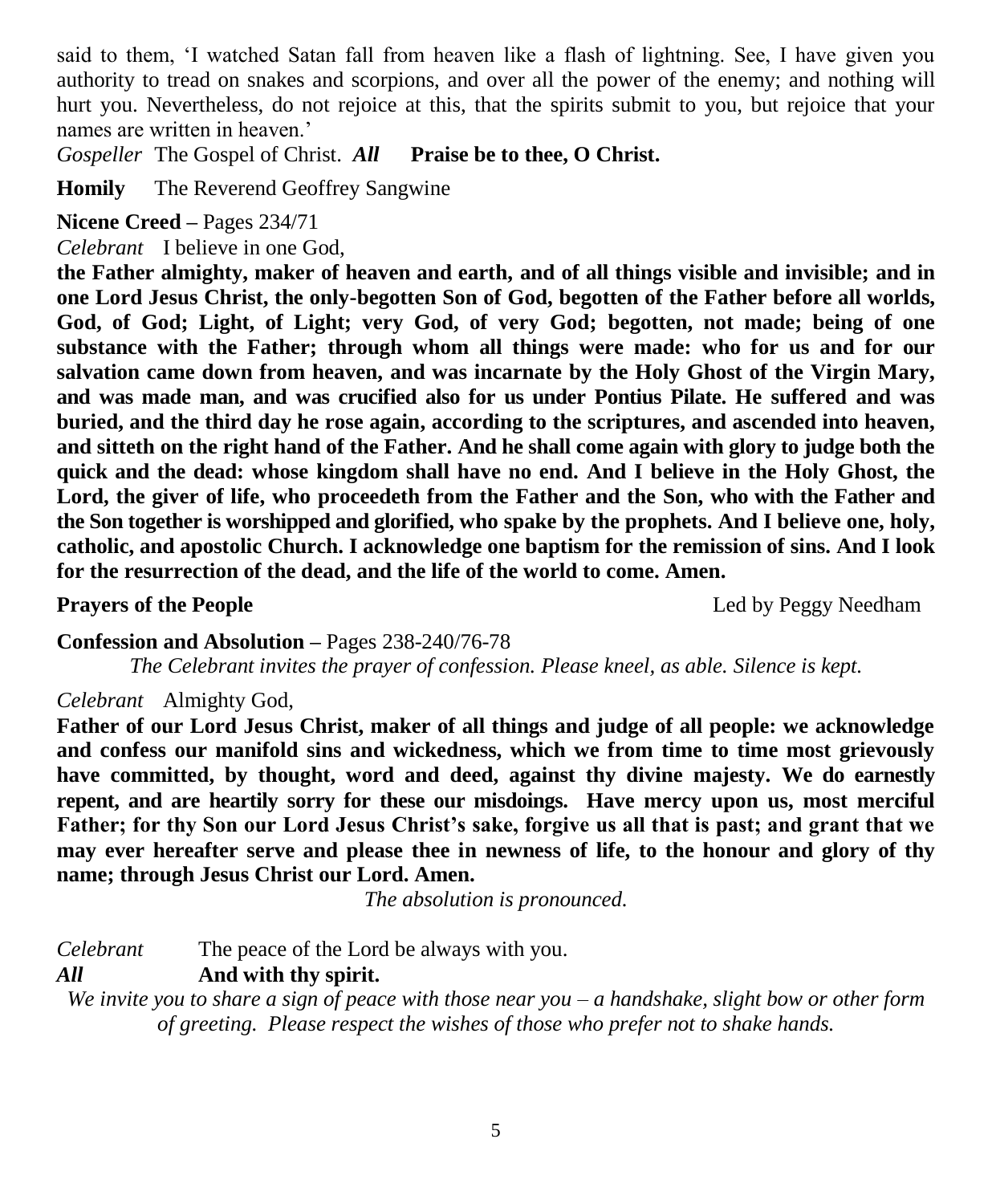## **Celebration of the Eucharist**

**Offertory Hymn 509** *Precious Lord, Take My Hand* PRECIOUS LORD

### **Prayer over the Gifts**

*Celebrant* God of heaven and earth, receive our sacrifice of praise, and strengthen us for the perfect freedom of your service, through our Saviour Jesus Christ. **Amen.**

**Great Thanksgiving** – pp. 241-243/78-83

*Celebrant* The Lord be with you.

*All* **And with thy spirit.**

*Celebrant* Lift up your hearts.

*All* **We lift them up unto the Lord.** 

*Celebrant* Let us give thanks unto our Lord God.

*All* **It is meet and right so to do.**

*Choir The Celebrant continues with the preface. Then is sung:*

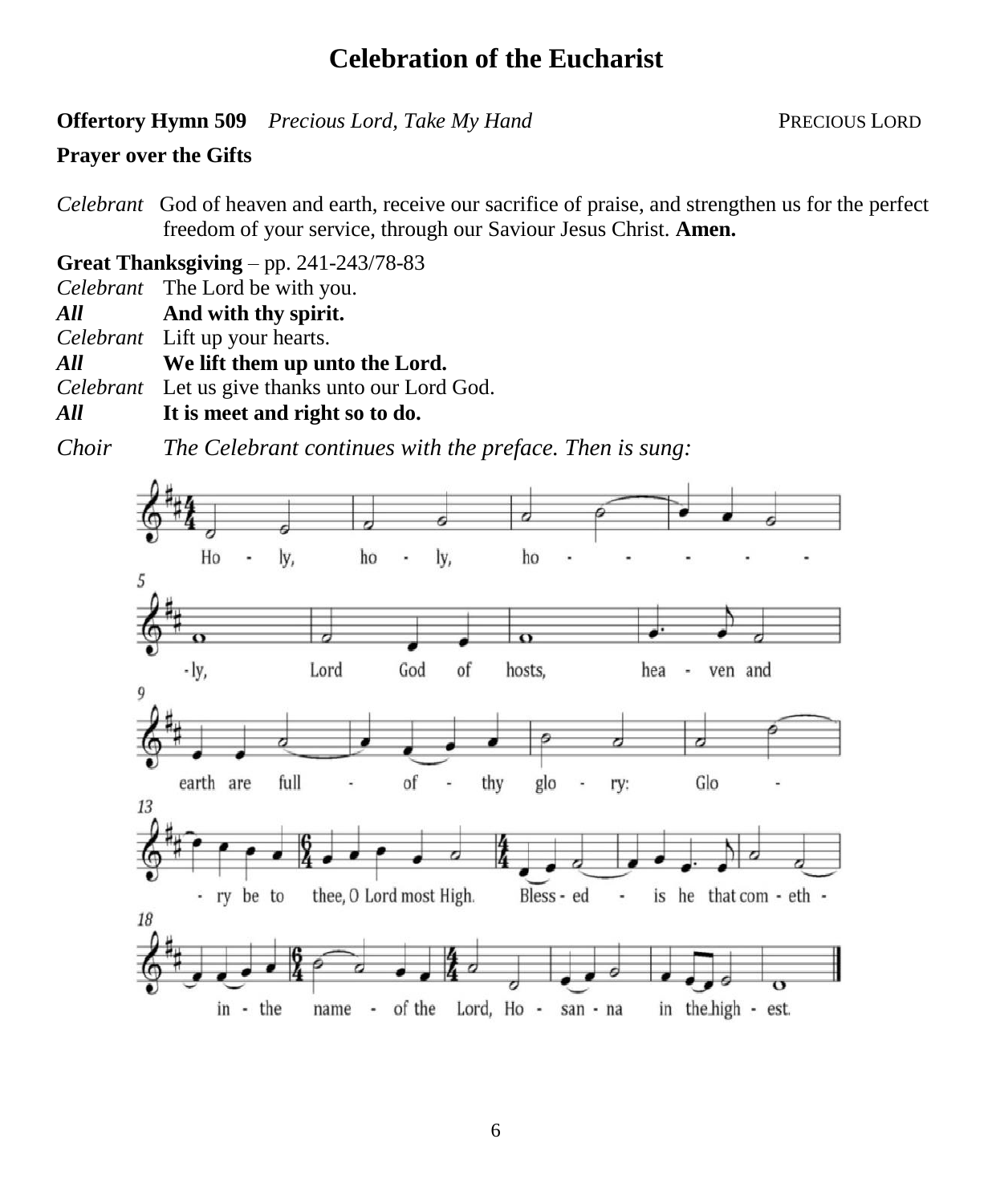Blessing and glory and thanksgiving be unto thee, almighty God, our heavenly Father, who of thy tender mercy didst give thine only Son Jesus Christ to take our nature upon him, and to suffer death upon the cross for our redemption; who made there, by his one oblation of himself once offered, a full, perfect, and sufficient sacrifice, oblation, and satisfaction, for the sins of the whole world; and did institute, and in his holy Gospel command us to continue, a perpetual memorial of that his precious death, until his coming again. Hear us, O merciful Father, we most humbly beseech thee; and grant that we receiving these thy creatures of bread and wine, according to thy Son our Saviour Jesus Christ's holy institution, in remembrance of his death and passion, may be partakers of his most blessed body and blood; who, in the same night that he was betrayed, took bread; and, when he had given thanks, he brake it; and gave it to his disciples, saying, "Take, eat; this is my body which is given for you: Do this in remembrance of me." Likewise, after supper he took the cup; and when he had given thanks, he gave it to them, saying, "Drink ye all, of this; for this is my blood of the new covenant, which is shed for you and for many for the remission of sins: Do this, as oft as ye shall drink it, in remembrance of me." Wherefore, O Father, Lord of heaven and earth, we thy humble servants, with all thy holy Church, remembering the precious death of thy beloved Son, his mighty resurrection, and glorious ascension, and looking for his coming again in glory, do make before thee, in this sacrament of the holy bread of eternal life and the cup of everlasting salvation, the memorial which he hath commanded: **We praise thee, we bless thee, we thank thee, and we pray to thee,**  Lord our God. And we entirely desire thy fatherly goodness mercifully to accept this our sacrifice of praise and thanksgiving, most humbly beseeching thee to grant, that by the merits and death of thy Son Jesus Christ, and through faith in his blood, we and all thy whole Church may obtain remission of our sins, and all other benefits of his passion; And we pray that by the power of thy Holy Spirit, all we who are partakers of this holy communion may be fulfilled with thy grace and heavenly benediction; through Jesus Christ our Lord, by whom and with whom, in the unity of the Holy Spirit, all honour and glory be unto thee, O Father Almighty, world without end. **Amen.**

### **Lord's Prayer –** *Sung by all* CP 684

### **Breaking of the Bread**

*Celebrant* Christ our Passover is sacrificed for us; *All* **Therefore, let us keep the feast.**

### **Agnus Dei**

*Choir* O Lamb of God, that takest away the sin of the world, have mercy upon us. O Lamb of God, that takest away the sin of the world, have mercy upon us. O Lamb of God, that takest away the sin of the world, grant us thy peace.